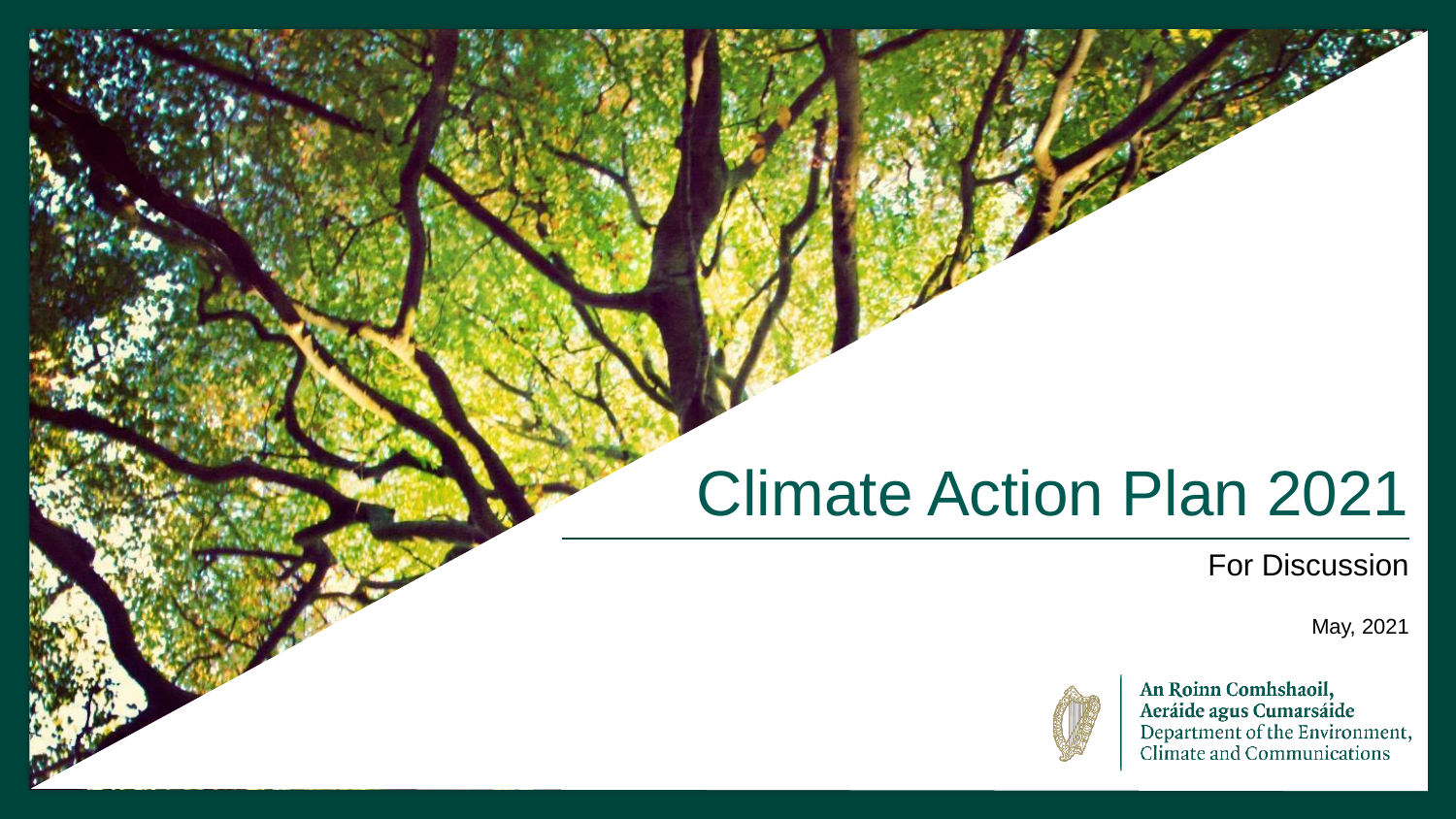#### **Context**

**The Climate Action Plan, 2019 set out a pathway to reduce Ireland's GHG emissions by ~30-35% by 2030.** This represents a 3-4% p.a. reduction from 2021 to 2030.

**The Climate Action and Low Carbon Development (Amendment) Bill 2021 increased Ireland's climate ambition and committed to reduce emissions by 51% by 2030.** This represents a 7% p.a. reduction from 2021 to 2030. In addition, the Programme for Government committed to achieving net zero emissions by 2050.

**To deliver the PfG ambition, a revised Climate Action Plan will be published in June 2021.** This revised plan will be developed over the coming months. The plan will detail Ireland's target emissions reduction pathway and will provide input to the National Development Plan (NDP).

**This document contains Measures which could be added to the 2021 Climate Action Plan (CAP) on top of the 2019 CAP work such that the 2030 PfG abatement targets can be met**

These measures are designed as input to the Working Groups that are detailing the measures and actions to inform the Climate Action Plan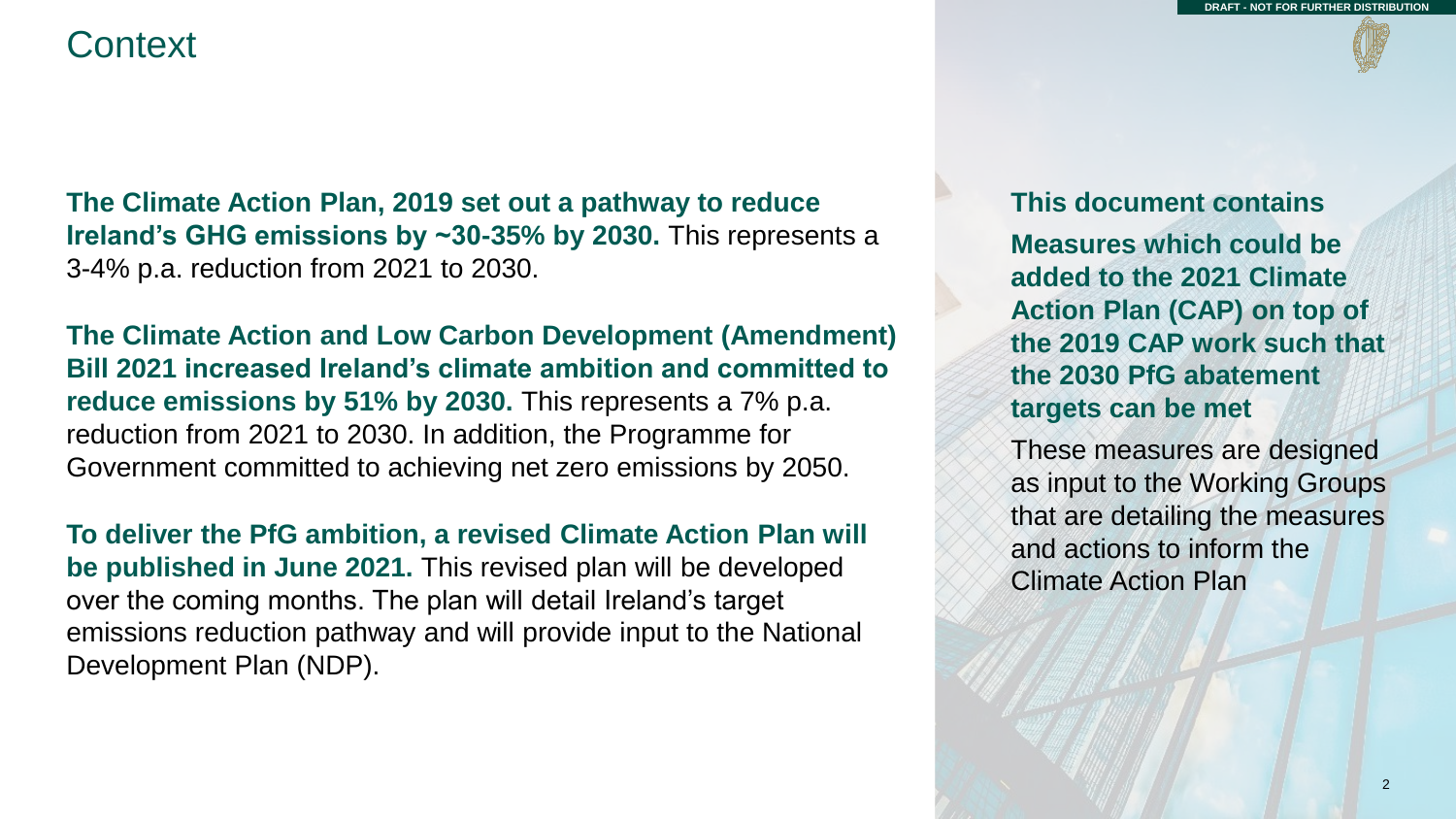## Climate action is essential and a well-designed national-level climate action can help, not hinder, the economy

**The need for global climate action is clear…**

**Limiting warming to 1.5C substantially reduces the risks associated with climate change**

**An "orderly transition" to a 1.5C pathway would have four key features:**

- **1. Reduce emissions by 50- 55% by 2030**
- **2. Remain within the carbon budget of 570 Gt CO2**
- **3. Reach net zero CO2 emissions by 2050**
- **4. Steeply mitigate methane and nitrous oxide**

**…and well-designed national-level climate action will likely help, not hinder, the economy** 



**Transition can be net-positive at societal level**, with no adverse impacts on household costs, increased employment, increased energy security and price stability, reduced pollution and more livable cities



Given strong global commitment to net-zero and 'race to the top', **not acting carries a real risk of being left behind** – producing outdated products for changing markets and consumer demands - critical to bear in mind that **change is inevitable**; **maintaining status quo is not an option**. Can **either lean in and help transition key sectors at pace, or delay and risk scrambling to catch up**



**National-level climate action will be critical to drive change and protect and expand industrial competitiveness and prosperity**

- System-level change required; e.g., green power is a competitiveness factor for manufacturing
- Collaborative multi-stakeholder approaches; e.g., CCS requires pooling demand to get 'critical mass'
- Policy-support; ensuring level playing field and bridging cost gaps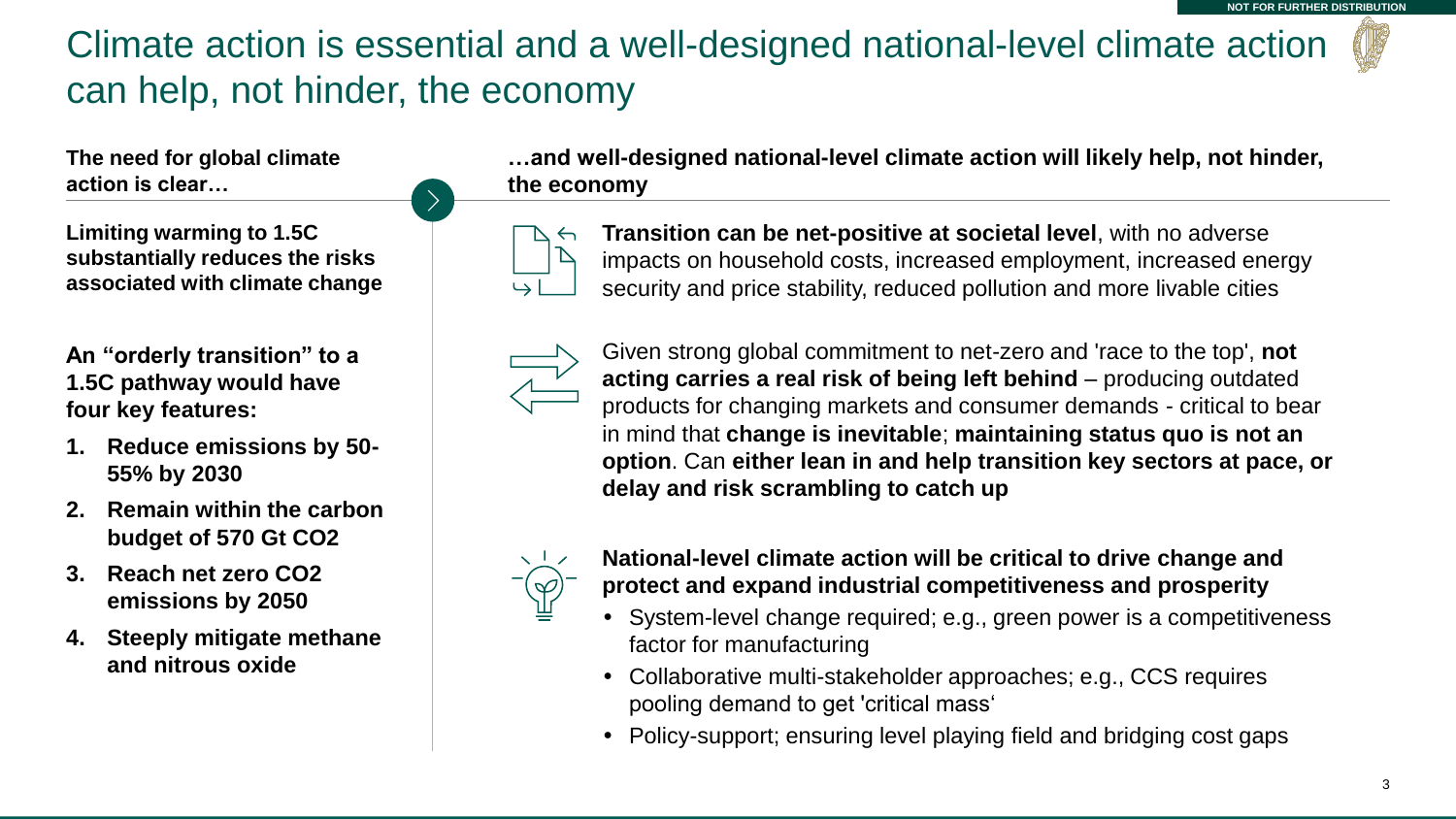The PfG targets aim to drastically reduce emissions and would require a further 11-14 MtCO2e abatement on top of the 2019 Climate Action Plan

**Total greenhouse gas emissions MtCO<sub>2</sub>e** 

xx LULUCF total emissions

**NOT FOR FURTHER DISTRIBUTION**



1. Latest available NIR data at the time of publication of the 2019 Climate Action Plan -- small revisions were retroactively introduced since then

2. Including waste management

Source: Climate Action Plan, 2019; Programme for Government 2020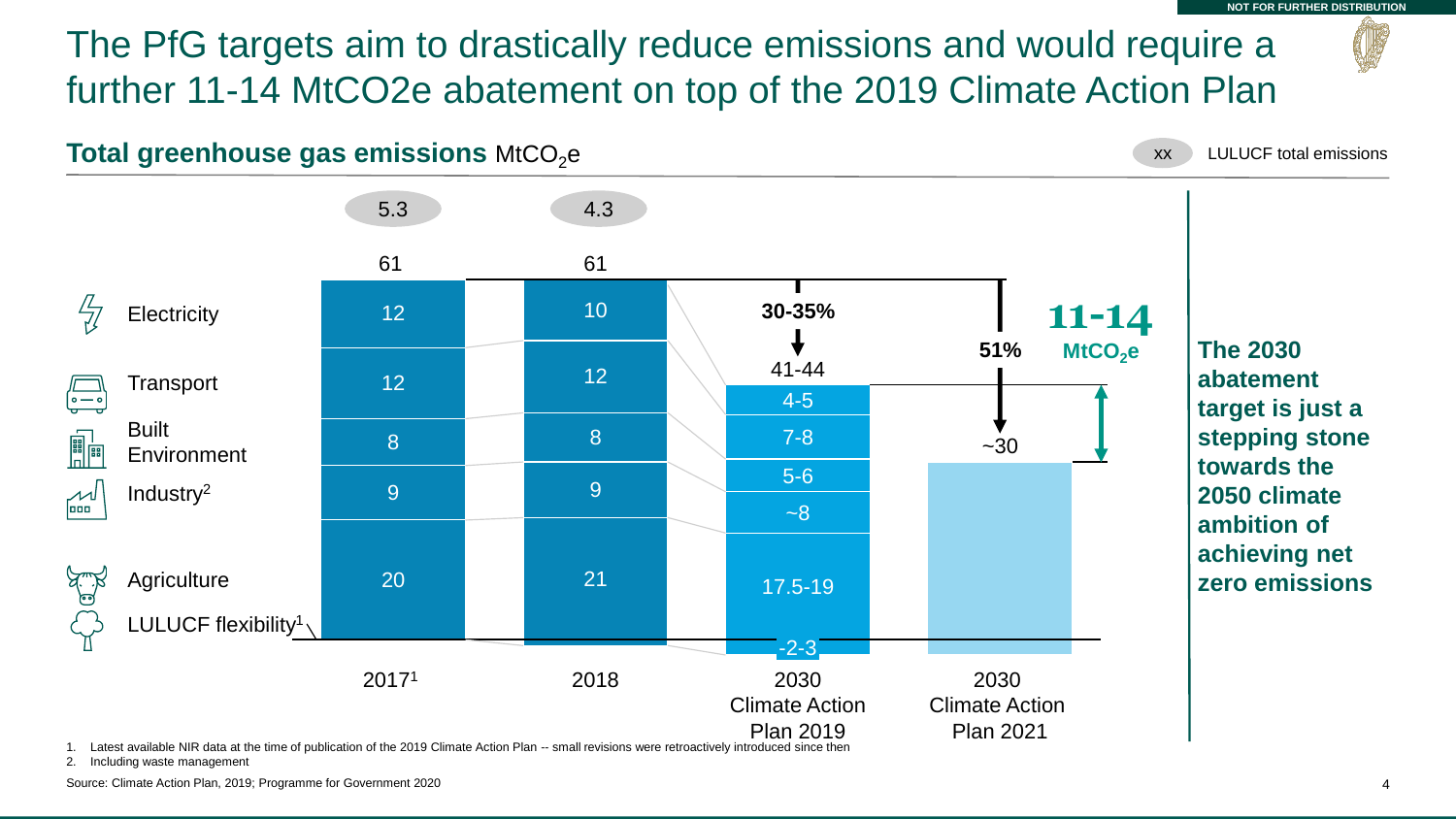## In the context of Ireland's net-zero goal, the long-term trajectory for all sectors is relatively clear

| <b>Sector</b>                           | 2050 outlook                                                                                                                                                                                                                                                                                                                                                                                                                                                          | <b>Benefit</b>                                                                                                                                        |  |
|-----------------------------------------|-----------------------------------------------------------------------------------------------------------------------------------------------------------------------------------------------------------------------------------------------------------------------------------------------------------------------------------------------------------------------------------------------------------------------------------------------------------------------|-------------------------------------------------------------------------------------------------------------------------------------------------------|--|
| <b>Electricity</b>                      | Fully decarbonised electricity sector, through:                                                                                                                                                                                                                                                                                                                                                                                                                       | Improve import/export balance                                                                                                                         |  |
|                                         | Build-out of renewable generation capacity, incl. onshore wind, offshore wind, and solar PV                                                                                                                                                                                                                                                                                                                                                                           | Significant potential opportunity to generate                                                                                                         |  |
|                                         | Deployment of zero emissions gas (e.g. hydrogen, natural gas & CCS, biomethane) to manage inter-seasonal variability                                                                                                                                                                                                                                                                                                                                                  | commercial opportunities and jobs in all<br>parts of Ireland                                                                                          |  |
|                                         | Upgrade of transmission and distribution networks to support significantly increased electricity demand in 2050                                                                                                                                                                                                                                                                                                                                                       |                                                                                                                                                       |  |
| <b>Transport</b>                        | Fully decarbonised transport sector through:                                                                                                                                                                                                                                                                                                                                                                                                                          | Improved local air quality                                                                                                                            |  |
|                                         | Delivering demand reduction to reduce share of urban journeys in private cars including through 'modal shift' to public and                                                                                                                                                                                                                                                                                                                                           | Improved safety                                                                                                                                       |  |
|                                         | shared transport and decrease in kilometers travelled                                                                                                                                                                                                                                                                                                                                                                                                                 | Increased liveability of cities                                                                                                                       |  |
|                                         | Electrification of passenger and light-duty road transport                                                                                                                                                                                                                                                                                                                                                                                                            | More affordable transport                                                                                                                             |  |
|                                         | Adoption of zero-emissions fuels for heavy-duty transport (e.g., electrification, hydrogen fuel cells)                                                                                                                                                                                                                                                                                                                                                                |                                                                                                                                                       |  |
| <b>Built</b>                            | Near fully decarbonised Built Environment sector, through:                                                                                                                                                                                                                                                                                                                                                                                                            | Improved comfort and indoor air quality                                                                                                               |  |
| <b>Environment</b>                      | Retrofit of existing dwellings incl. electrification of water and space heating<br>$\bullet$                                                                                                                                                                                                                                                                                                                                                                          | Lower household bills and reduced waste<br>heat                                                                                                       |  |
|                                         | Deployment of a range of zero-emissions solutions for other buildings (incl. district heating, zero-emissions gas)                                                                                                                                                                                                                                                                                                                                                    |                                                                                                                                                       |  |
| <b>Industry</b>                         | Fully decarbonised Industry sector through:                                                                                                                                                                                                                                                                                                                                                                                                                           | Improved commercial opportunities for Irish                                                                                                           |  |
|                                         | Driving material efficiency in construction to reduce embodied energy in materials                                                                                                                                                                                                                                                                                                                                                                                    | enterprise driven by sustainability leadership                                                                                                        |  |
|                                         | Employing heat pumps for low-temperature heat and bioenergy for high-temperature heat                                                                                                                                                                                                                                                                                                                                                                                 |                                                                                                                                                       |  |
|                                         | Utilising CCS and innovative binders in cement                                                                                                                                                                                                                                                                                                                                                                                                                        |                                                                                                                                                       |  |
|                                         | Fully switching fuel used for cement (e.g., waste, bioenergy) and alumina (e.g., hydrogen, biomethane)                                                                                                                                                                                                                                                                                                                                                                |                                                                                                                                                       |  |
| <b>Agriculture and</b><br><b>LULUCF</b> | Accelerate sustainability transformation in agriculture, including through:<br>Scaling-up GHG-efficient food production<br>Diversifying farm activates (incl. in forestry and peatland)<br>Deploying next-horizon technologies (e.g., methane inhibiting feed-additives).<br>Increasing sequestration by delivering increased forestation and bioenergy crop production. Other land use improvements<br>include peatland rewetting and improved grassland management. | Maintain Irish agri-food exports "green"<br>reputation and support carbon offsets in<br>other sectors (e.g., through natural carbon<br>sequestration) |  |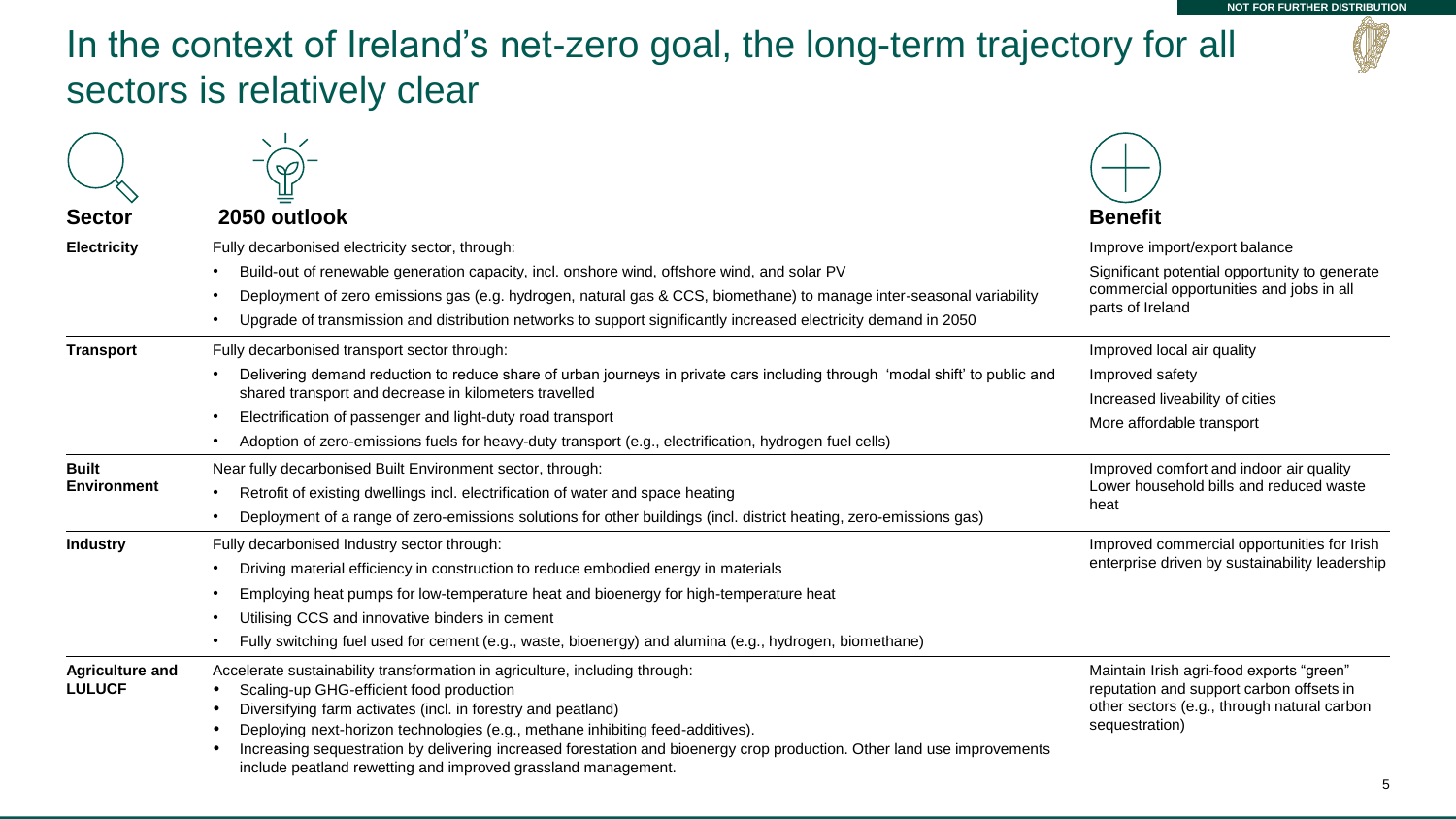## On the path to Net-Zero 2050, all core and some further measures are required to meet the 2030 milestone (1/2)

#### **Two categories of measures:**

#### **Core measures**

- Acceleration of "no/ low regret" measures that:
	- Build on and extend existing CAP19 actions
	- Are required to deliver emissions reduction beyond 2030 and to reach net zero by 2050

#### **Examples**

Renewable electricity system (incl. storage)

GHG-efficient farming practices

Electrification in transport, built environment, and industry

Forests, soils, and peatlands

#### **Approach:**

Climate Action Plan 2021 will include clear commitments to core measures, including sector targets, technology targets (if relevant) and actions to implement



#### **Further measures**

Larger system choices for Ireland



- Measures are technically and societally more challenging, do not exist at scale in Ireland today but are essential to deliver net-zero target.
- Some currently exist mostly at research/ pilot stage or with challenging commercial viability.



Accelerate sustainability transformation in agriculture

Deploy zero-emissions gas (e.g., natural gas in CCS, H2, biomethane)



Fundamental demand shifts across sectors



Deploy carbon capture and storage in Industry sector (CCS)

Climate Action Plan 2021 will set-out the high-level aspiration on further measures. A programme of work will then be undertaken to refine the potential and to set targets/ pathways. These will be reflected in Climate Action Plan 2022

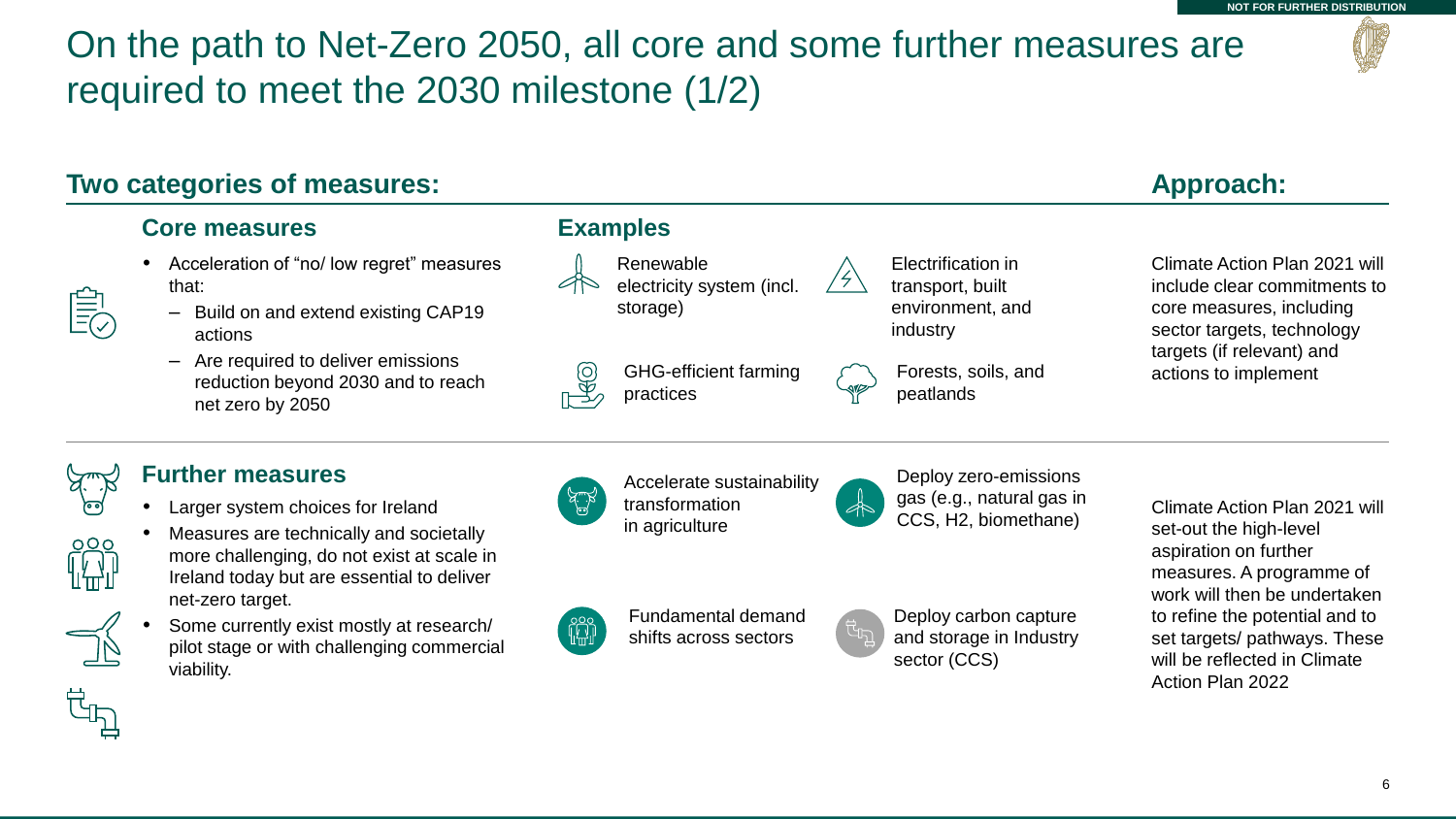#### On the path to Net-Zero 2050, all core and some further measures are required to meet the 2030 milestone (2/2) 41-44  $-8-10$ **2019 Climate Action Plan Core measures Further Measures**  Deploy zeroemissions gas (e.g., natural gas with CCS, H2, biomethane) Deploy carbon capture and storage in Industry sector (CCS) Accelerate sustainability transformation in agriculture Fundamental demand shifts across sectors Target: **~11-14** Items included in following pages **Alternative further measure** Alternative further measure **Greenhouse gas emission 2030,** MtCO<sub>2</sub>e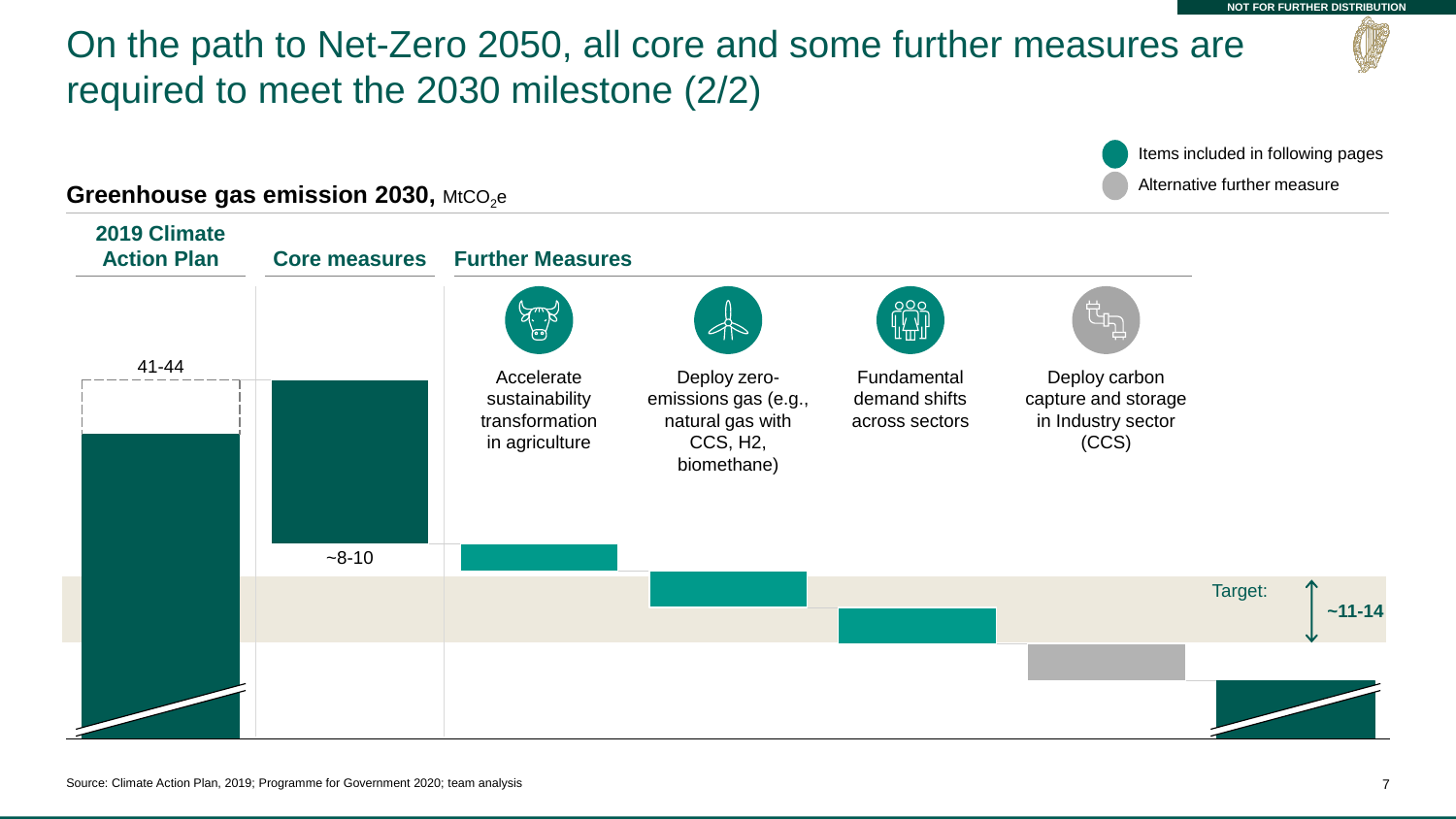**2030 Impact** 

## In total, we identified a menu of 30 options to drive decarbonisation across all sectors (1/2)

|                    |                         | <b>Menu option</b>                                                                                                                                   | <b>KPI 2030</b>                                                                                                            | incremental to CAP<br>2019, MtCO2e |
|--------------------|-------------------------|------------------------------------------------------------------------------------------------------------------------------------------------------|----------------------------------------------------------------------------------------------------------------------------|------------------------------------|
| <b>Electricity</b> | <b>Core measures</b>    | Pursue CAP19 targets on onshore wind and PfG targets on offshore wind and<br>E <sub>1</sub><br>solar PV (pushing renewable generation share to ~80%) | 8 GW onshore, 5 GW offshore wind, 1.5 GW solar PV                                                                          | $-1$                               |
|                    | <b>Further measures</b> | Deploy zero emission gas generation (e.g., biomethane, hydrogen, natural gas<br><b>E2</b><br>and CCS)                                                | n/a                                                                                                                        | $-2$                               |
| <b>Transport</b>   | <b>Core measures</b>    | Fleet composition: Accelerate the adoption of passenger EVs (reach ~45% of<br>new vehicle sales by 2025, >90% by 2029)                               | +180-225 $k$ EV cars (~1m EV in total)                                                                                     | $-0.4$                             |
|                    |                         | Fleet composition: Accelerate the adoption of zero-emissions commercial<br>vehicles (reach ~50 % of new vehicle sales by 2026, ~100% by 2028)        | +50k EV trucks/vans (~140k EV in total)                                                                                    | $-0.3$                             |
|                    |                         | Increase biodiesel blend-rate from 12% to 20% in 2025                                                                                                | 20% biodiesel blending by 2025                                                                                             | $-0.3$                             |
|                    |                         | Adjust fleet mix to skew towards vehicles with lower energy consumption per<br>kilometre                                                             | Drive shift to lower energy consumption vehicles (e.g. 50% J-<br>class new registrations shifted to C/D)                   | $-0.4$                             |
|                    |                         | Zero emissions domestic goods and passenger mass transportation incl. rail,<br>aviation and marine (e.g. EV, hydrogen fuel)                          | All replacements to be green before 2030 or mode shift to<br>green alternative                                             | $-0.1$                             |
|                    |                         | Mode shift passenger vehicle kilometres (e.g. to active, public transport)                                                                           | >60% increase in both active and public transport                                                                          | $-0.3$                             |
|                    | <b>Further measures</b> | Drive shift in behaviour to reduce overall kilometres travelled                                                                                      | n/a                                                                                                                        | $-0.5$                             |
| <b>Buildings</b>   | <b>Core measures</b>    | Bring forward effective ban on fossil fuels in new homes<br><b>B1</b>                                                                                | 50k -80k new homes w/o fossil heat                                                                                         | $-0.2$                             |
|                    |                         | Ramp-up zero-emissions heat in commercial buildings                                                                                                  | 2x CAP 2019 ramp-up speed                                                                                                  | $-0.5$                             |
|                    |                         | Meet ~10% of heating demand through district heating roll-out in urban areas                                                                         | 2.7 TWh of district heat supplied e.g., ~195k homes and ~16k<br>commercial buildings connected to district heating network | $-0.7$                             |
|                    |                         | Achieve 50% emissions reduction for public sector buildings                                                                                          | 50% public buildings emission abatement                                                                                    | $-0.1$                             |
|                    | <b>Further measures</b> | (B6)<br>Change consumer behaviour to lower household heat demand                                                                                     | n/a                                                                                                                        | $-1.0$                             |

8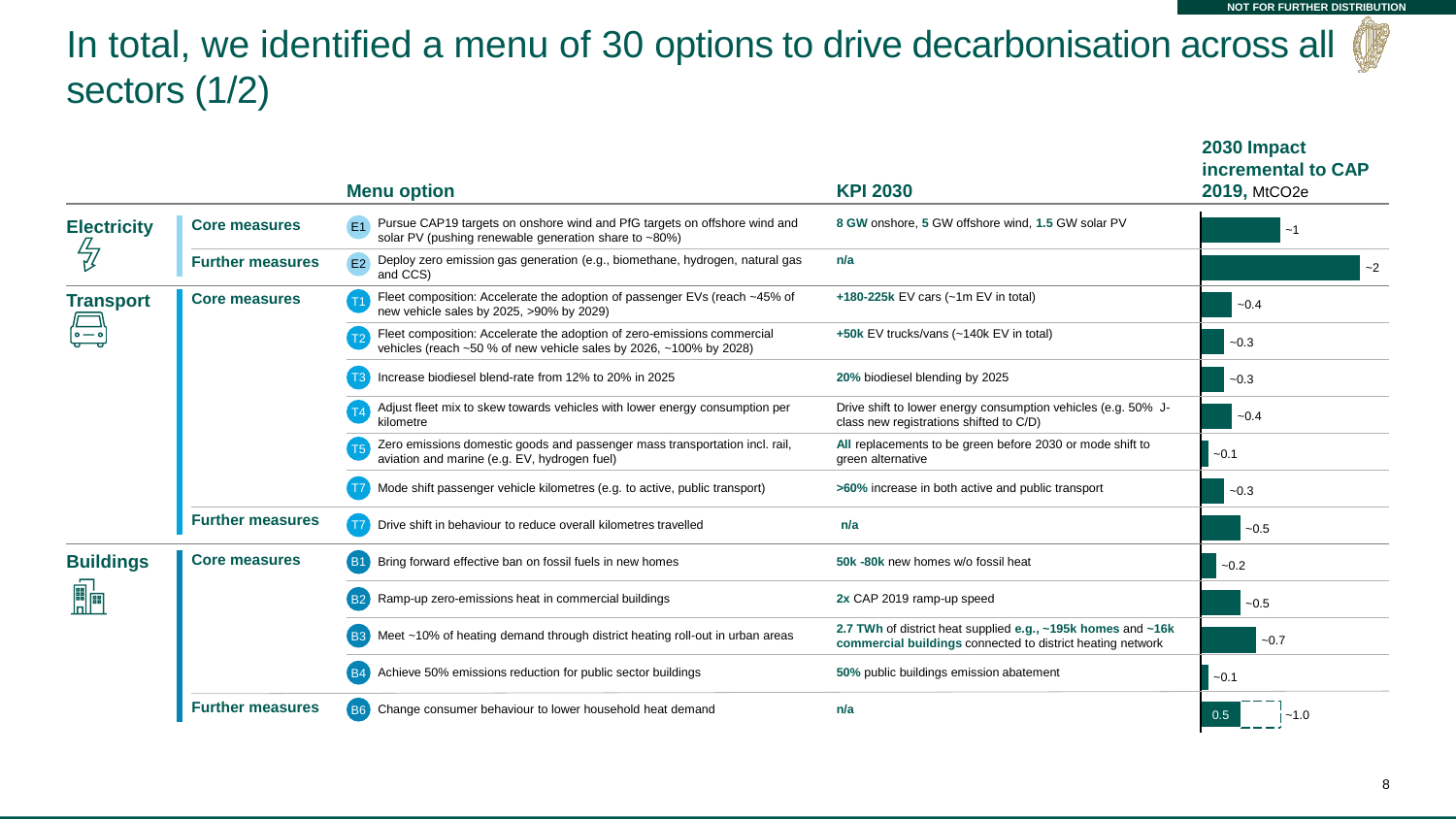**2030 Impact** 

## The menu of options includes 30 core and further measures across all sectors (2/2)

|                    |                         | <b>Menu option</b>                                                                                                  | <b>KPI 2030</b>                                                          | incremental to CAP<br>2019, MtCO2e |
|--------------------|-------------------------|---------------------------------------------------------------------------------------------------------------------|--------------------------------------------------------------------------|------------------------------------|
| <b>Industry</b>    | <b>Core measures</b>    | Accelerate uptake of carbon-neutral heating in industry                                                             | ~40% increase in electrification for heating in industry                 | $-0.4$                             |
| 000                |                         | Regulate F-Gases in line with EU policy                                                                             | -80% versus 2014 (in line with EU policy)                                | $-0.5$                             |
|                    |                         | Reduce embodied energy in construction by 10%                                                                       | 10% cement demand displaced                                              | $-0.3$                             |
|                    |                         | Reduce alumina emissions by using both gas and electric heating                                                     | 100% of steam production from gas-electric hybrid heating                | $-0.5$                             |
|                    | <b>Further measures</b> | Deploy Carbon Capture and Storage (CCS)                                                                             | n/a                                                                      | $-1.5$                             |
|                    |                         | Significantly reduce embodied energy in construction                                                                | n/a                                                                      | 0.5<br>$-1.9$                      |
| <b>Agriculture</b> | <b>Core measures</b>    | Increase adoption of GHG-efficient farming practices incl. incorporating<br>AA<br>methane inhibiting feed additives | ~1.5x Climate Action Plan 2019 ramp up                                   | $-1.3$                             |
|                    | <b>Further measures</b> | (A2) Diversify farm activities (e.g., through forestry, bioenergy, ecosystem services)                              | n/a                                                                      | $-1.2$                             |
|                    |                         | Create new business opportunities through biomethane generation<br>(A3)                                             | n/a                                                                      | $\frac{1}{1}$ ~0.8                 |
| <b>LULUCF</b>      | <b>Core Measures</b>    | Increase sequestration through forestry                                                                             | ~8,000 ha planted per year in 2021-2030                                  | $-0.0$                             |
|                    |                         | Restore peatlands and wetlands<br>L2                                                                                | ~33-63 kha peatland rewetted                                             | $-0.4$                             |
|                    |                         | Improved mineral grassland sequestration                                                                            | ~450 kha grassland managed better to increase grassland<br>sequestration | $-0.3$                             |
|                    |                         | Improved organic grasslands management                                                                              | ~40 kha organic grassland soils rewetted                                 | $-0.4$                             |
|                    |                         | Increase use of cover crops                                                                                         | ~80 kha cropland with cover crops                                        | $-0.1$                             |
|                    |                         | Incorporate straw into tillage                                                                                      | 25% of tillage area to incorporate straw directly into soil              | 0.1                                |

9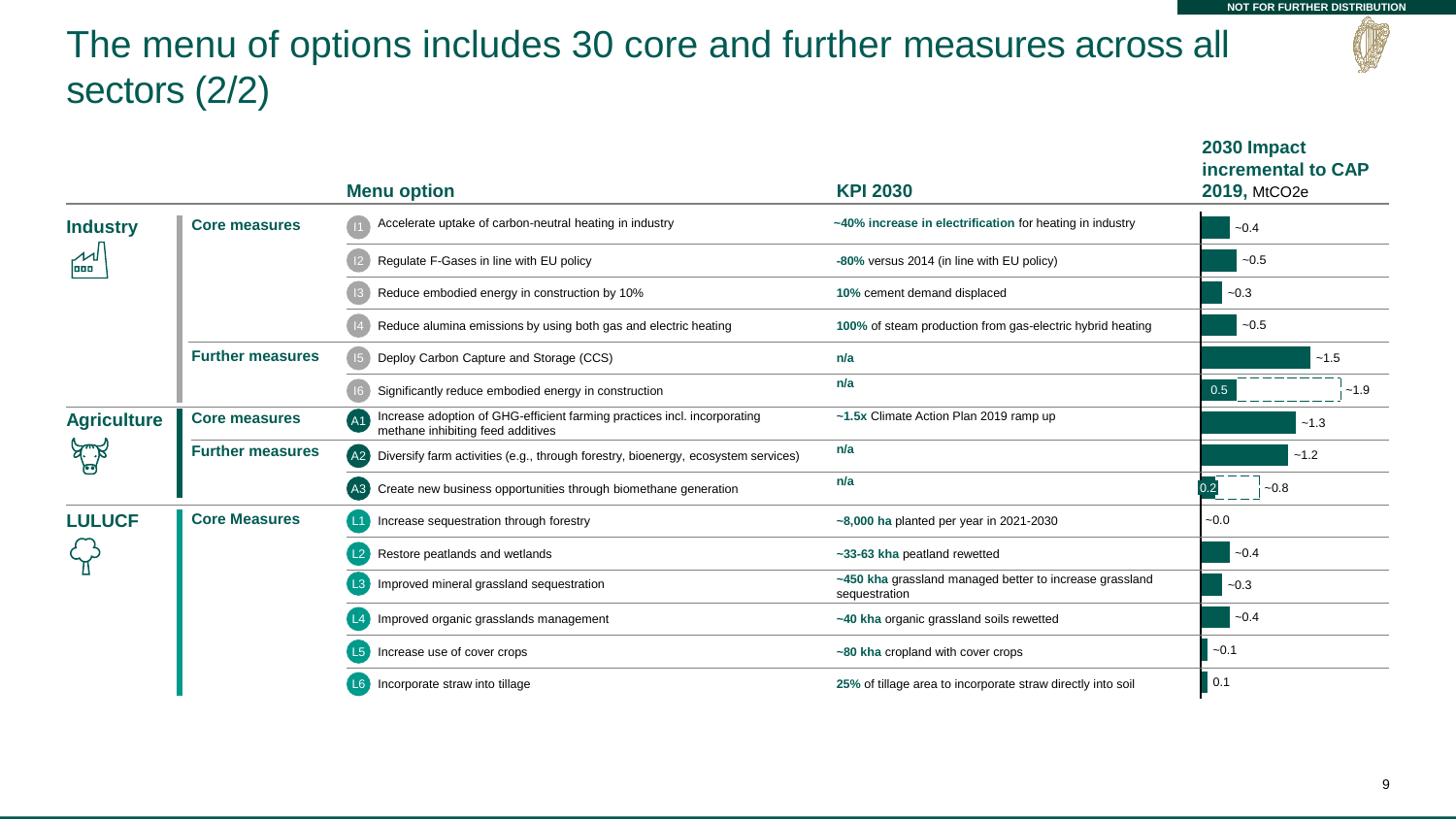## Action on further measures is critical to achieving 2030 PfG target and 2050 Net Zero ambition



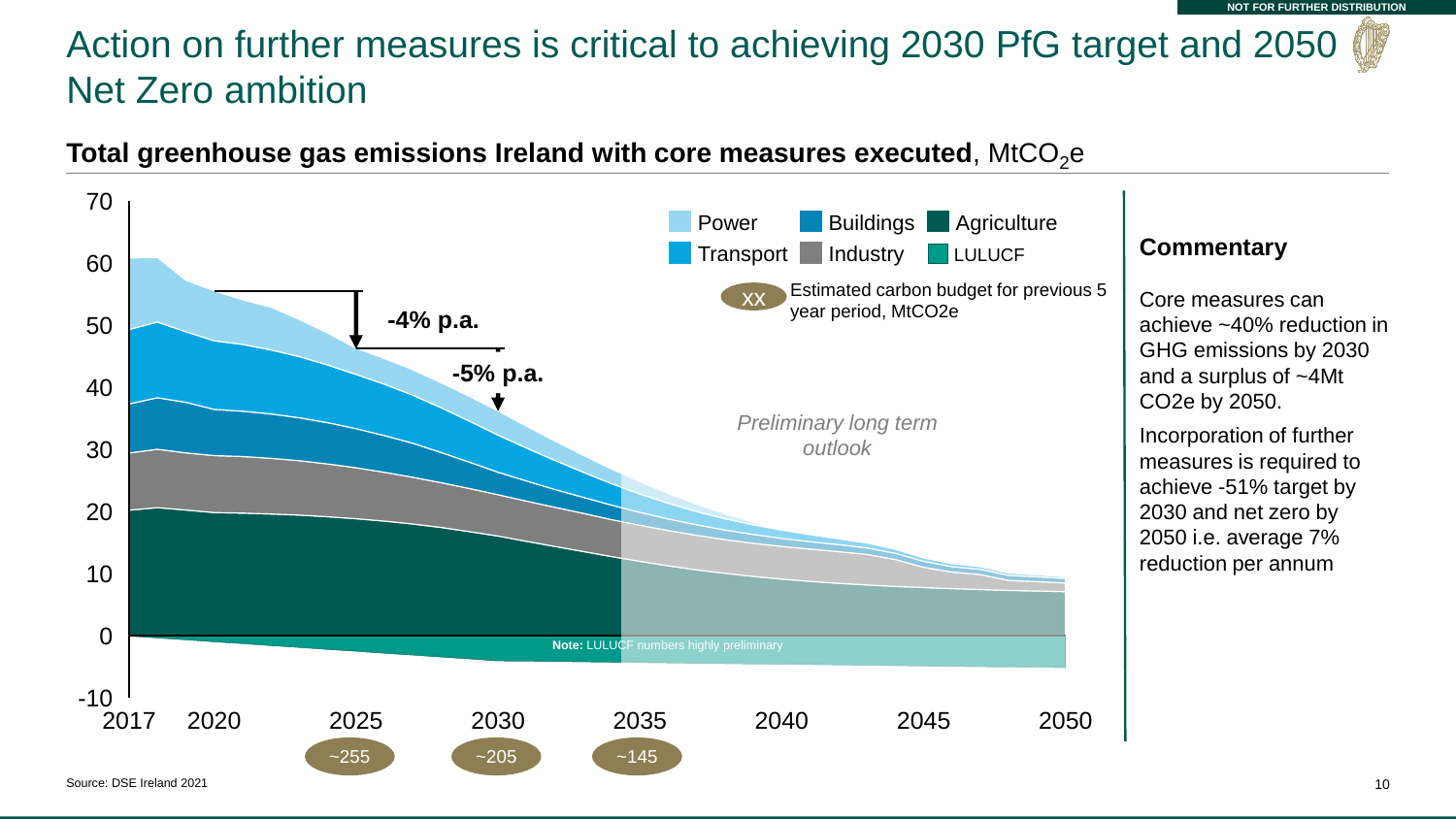## Despite the balance of impact being in second half of the 2020s; the most significant ramp up effort to deliver targets is needed in the coming 5 years

#### **Effort by time horizon**

| 2021-2025                    |                                                                                                        | 2026-2030                                                                                        | 2031-2050                                                                                                                                          |  |
|------------------------------|--------------------------------------------------------------------------------------------------------|--------------------------------------------------------------------------------------------------|----------------------------------------------------------------------------------------------------------------------------------------------------|--|
| <b>Cross</b><br>RZ<br>sector | Major ramp up of activity across all<br>sectors, invest in infrastructure needed<br>in decades to come | Maintain 2021-25 momentum                                                                        | Achieve net-zero emissions through<br>further decarbonization and offsetting                                                                       |  |
| <b>Electricity</b>           | Build-out of renewable electricity<br>generation achieve ~55% renewable<br>share of generation         | Maintain 2021-25 momentum; achieve<br>>75% renewable generation                                  | Achieve 100% renewable power<br>generation by ~2040                                                                                                |  |
|                              | Convert ~45% of new vehicle registrations<br>to electric by 2025                                       | Deliver mode shift to active or public<br>transport                                              | Drive further demand reduction for vehicle<br>kilometers travelled                                                                                 |  |
| Transport                    | Roll out EV charging points                                                                            | Convert ~95% of new vehicle registrations<br>to electric by 2030                                 |                                                                                                                                                    |  |
|                              | Eliminate installation of fossil fuel boilers                                                          | Maintain momentum on retrofitting homes                                                          | Maintain momentum on retrofit rates                                                                                                                |  |
| <b>Buildings</b>             | Build capacity to retrofit 50-60k homes p.a.                                                           | Maintain momentum on district heating                                                            |                                                                                                                                                    |  |
|                              | Establish district heating networks to meet<br>5% of heat demand by 2025                               | networks, meet 10% of demand by 2030                                                             |                                                                                                                                                    |  |
|                              | Roll out electric or other zero emissions<br>low and medium temperature heating                        | Maintain momentum on electric or other<br>zero emissions heating solutions                       | Roll out CCS in the cement sector, pursue<br>demand reduction                                                                                      |  |
| <b>Industry</b>              | Regulate F-gas emissions                                                                               |                                                                                                  | Pursue deep electrification in heating                                                                                                             |  |
| <b>Agriculture</b>           | Increase uptake of GHG agricultural<br>practices<br>Diversify farm incomes                             | Incorporate new technologies e.g., feed<br>additives<br>Diversify farm incomes                   | Pursue deep decarbonization e.g.,<br>incorporating feed additives, driving<br>demand shift, adopting tech. solutions                               |  |
| <b>.ULUCF</b>                | Build capacity to plant ~8 kha forestry p.a<br>Rewet 3.3-5.8 kha peatland p.a                          | Maintain 2021-25 momentum, increase<br>pace to counter any missed targets early<br>in the decade | Continue to deploy interventions across<br>soil, peatlands, and forests to sequester<br>carbon and help offset difficult to<br>decarbonize sectors |  |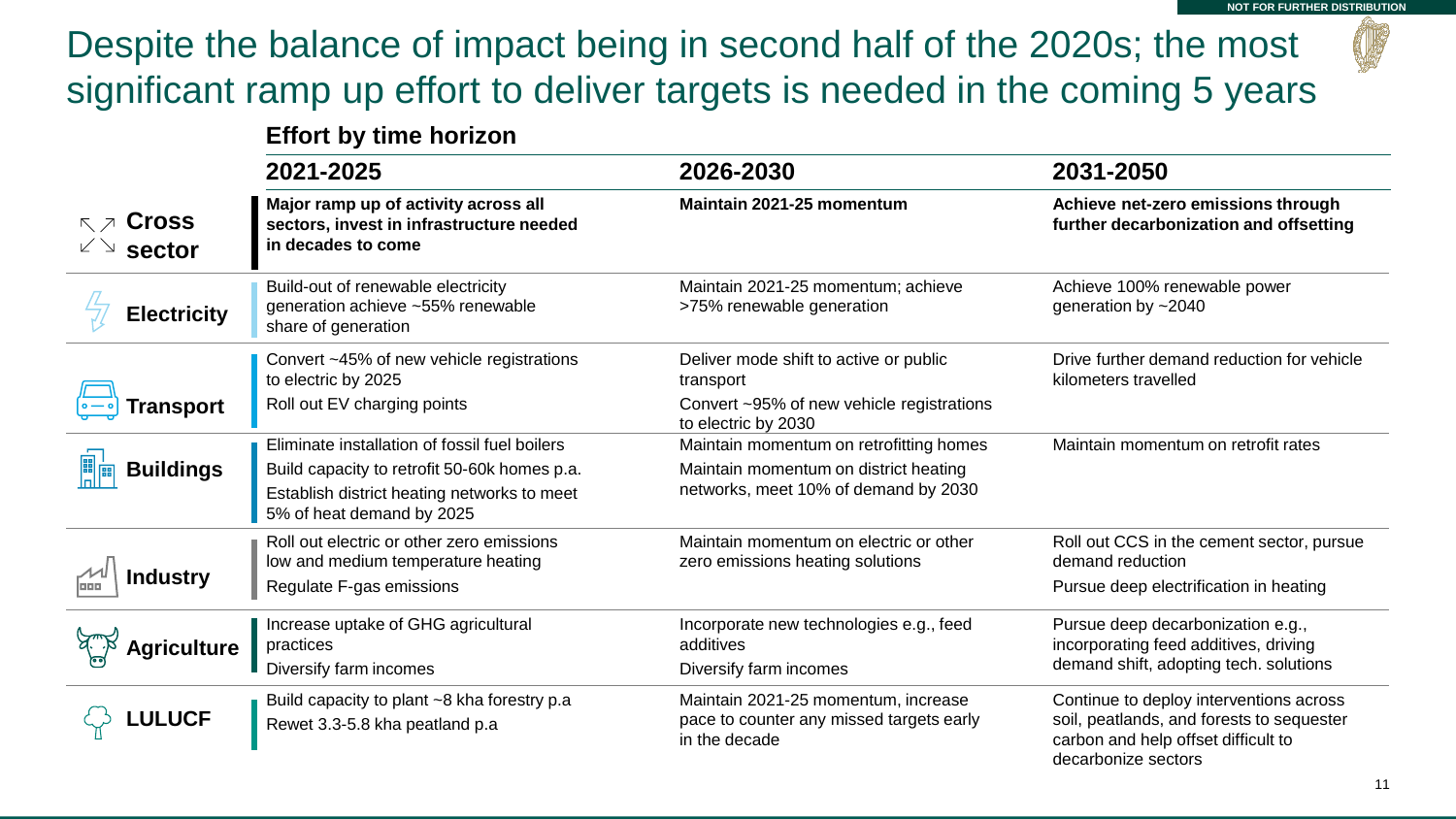## A total of ~125 bn EUR investments in cleantech will need to be mobilised under the CAP 2021 plan – diverse sources of financing exist **HIGHLY PRELIMINARY NUMBERS NOT EXHAUSTIVE**

**Total**  $\left( -125 \right)$ 

| Key technologies by sectors |                       | <b>Investment, EUR bn</b>                                | <b>Description of cost</b> |                                                                                                                                                                                                                                                          |
|-----------------------------|-----------------------|----------------------------------------------------------|----------------------------|----------------------------------------------------------------------------------------------------------------------------------------------------------------------------------------------------------------------------------------------------------|
|                             | <b>Electricity</b>    | Wind & solar                                             | 22                         | Build 8 GW onshore, 5 GW offshore and 1.5GW solar capacity by 2030. Assumed costs: 1.4-1.7 M EUR/MW for<br>onshore, 2.4-3.0 M EUR / MW for offshore, 0.4-0.7 M EUR/ MW for solar                                                                         |
|                             |                       | Backup capacity                                          |                            | Build new battery storage capacity and zero emission gas capacity (e.g., natural gas with CCS, biomethane and<br>H2-fired plants) for increased flexibility of the power system                                                                          |
|                             | Transport             | 40<br>EV passenger cars<br>2030 and ~35,000 EUR per car) |                            | Replace petrol and diesel passenger cars with fully electric passenger vehicles (assumed ~1.1 Million EV cars in                                                                                                                                         |
|                             |                       | EV trucks/vans                                           | 11                         | Replace petrol and diesel trucks/vans with zero emissions vehicles (assumed ~150,000 EV trucks/vans in 2030<br>and 70,000 EUR per truck/van)                                                                                                             |
|                             | <b>Buildings</b>      | Insulation in buildings                                  | 14                         | Upgrade of insulation to B2 BER equivalent (assumed ~500,000 residential dwellings at 3,000-25,000 EUR per<br>dwelling incl. insulation, $\sim$ 20,000 commercial buildings at $\sim$ 85,000 EUR per building)                                           |
|                             |                       | Heat pumps in homes<br>8                                 |                            | Rollout heat pumps to achieve total of ~600,000 homes with electric heating sources in 2030, at a cost of<br>$~10,000$ -14,000 EUR per household                                                                                                         |
|                             |                       | District heating in homes                                | $\overline{2}$             | $\sim$ 195,000 homes connected to district heating networks, at an average cost of $\sim$ 11,000 EUR per home                                                                                                                                            |
| laaa                        | <b>Industry</b>       | Heat pumps and<br>electric boilers                       |                            | Roll-out of electric boilers and heat pumps for low-temperature heat generation in food, beverage, and other<br>industries (e.g., pharmaceuticals, machinery manufacturing)                                                                              |
|                             |                       | Electric boilers and<br>furnaces                         | $<$ 1                      | Limited deployment of electric furnaces and boilers for high-temperature heat needs (e.g. hybrid system in<br>alumina refining)                                                                                                                          |
|                             | <b>Agriculture</b>    | Electrification                                          | <1                         | Limited roll-out of electrification on-farm machinery                                                                                                                                                                                                    |
|                             | <b>Infrastructure</b> | EV charging<br>infrastructure                            |                            | Roll out of ~650k EV chargers, (incl. ~600k chargers with AC<15 kw power rate at an average price of ~550-820<br>per charger in 2030)                                                                                                                    |
|                             |                       | TSO/DSO upgrades                                         | $9 - 13$                   | Upgrade and expand existing network base (assumed ~10 bn EUR of investment targeted by ESB to 2027). Build<br>out of Greenlink and Celtic interconnectors to assure long-term flexibility. Connection of new offshore wind parks<br>to transmission grid |
|                             |                       |                                                          |                            |                                                                                                                                                                                                                                                          |

1. Banks, pension funds and other long term investors

Source: DSE Ireland 2021, EPA, World Bank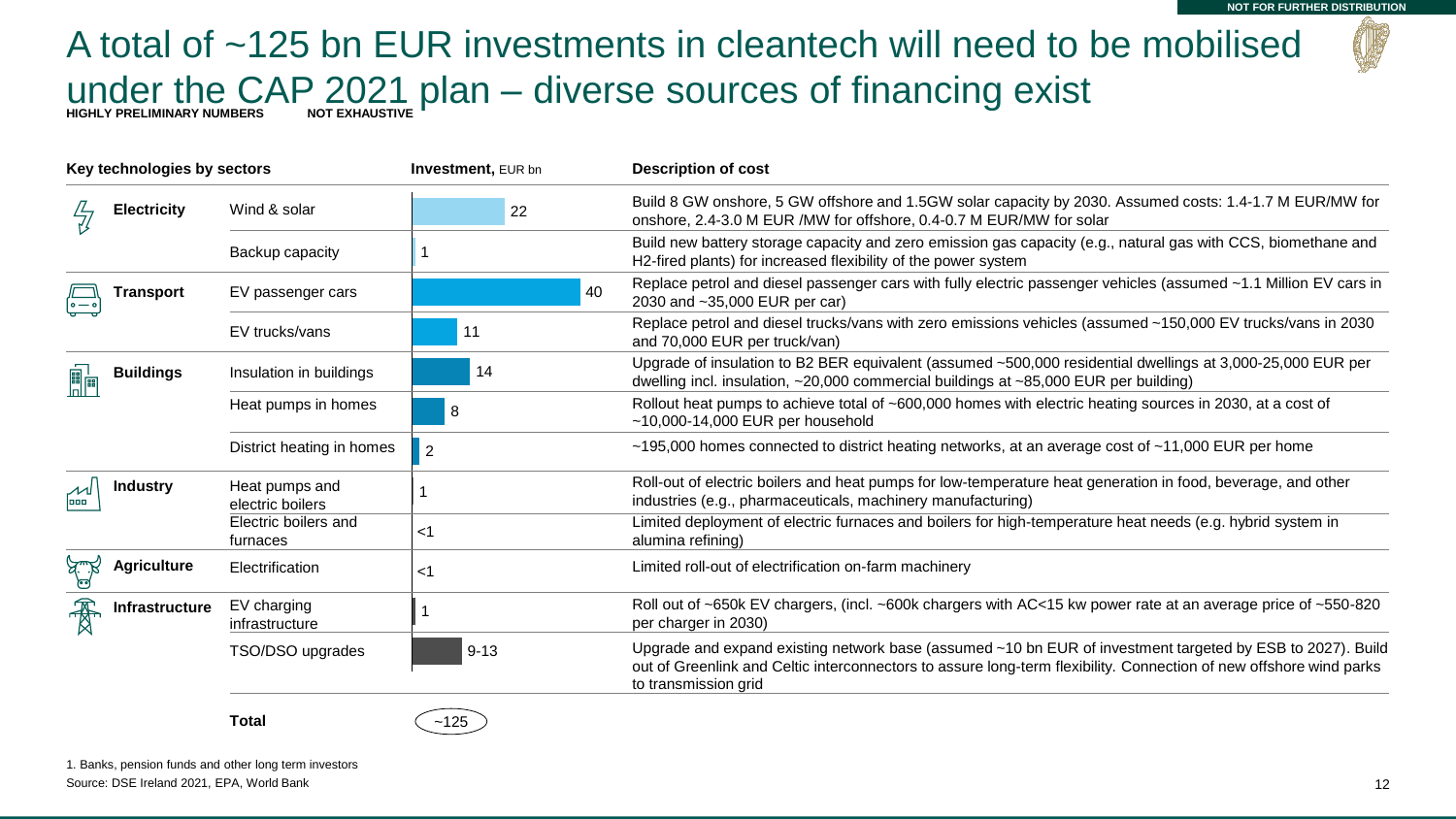### About 60% of the required measures have a stand-alone business case



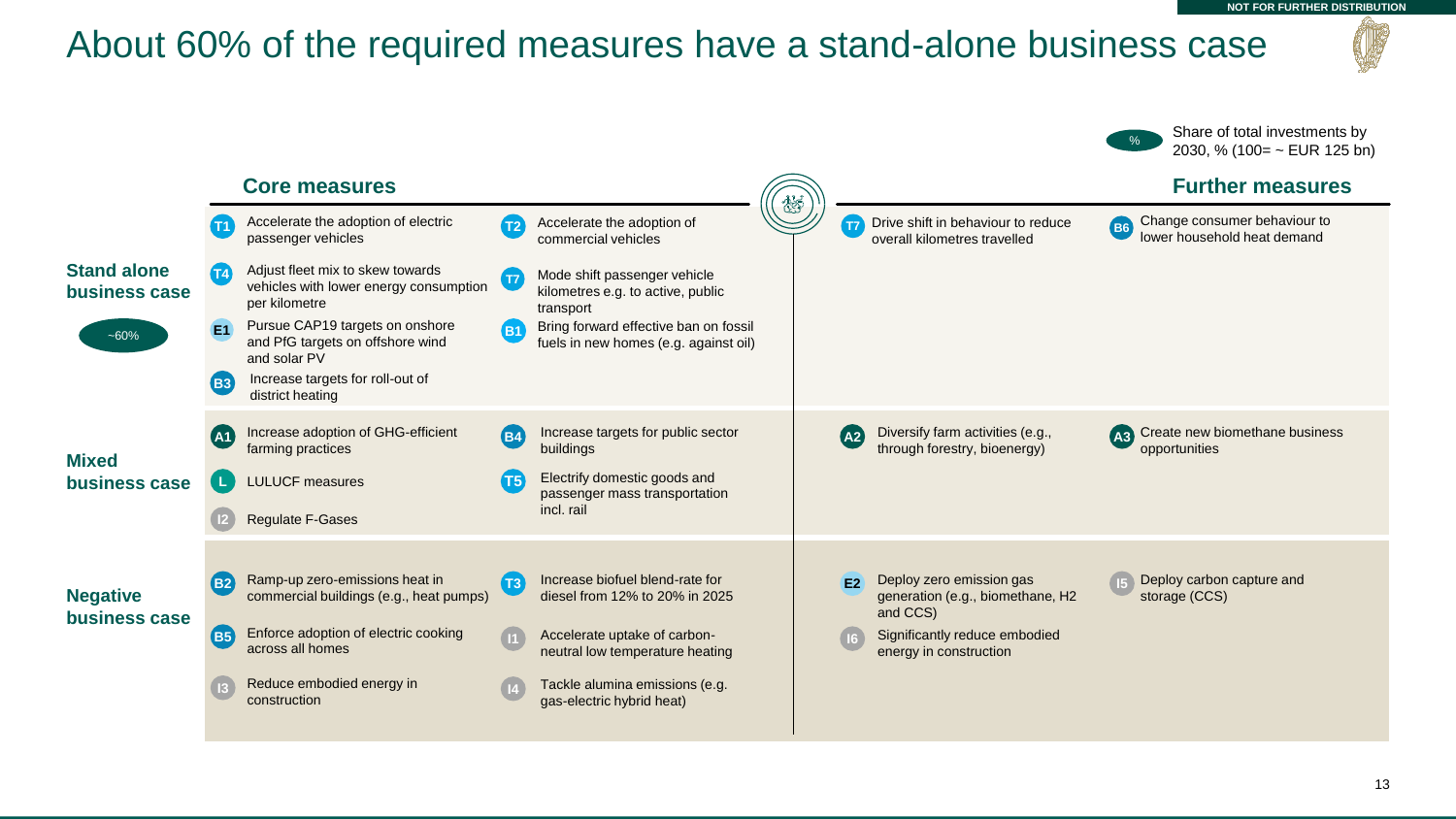**NOT FOR FURTHER DISTRIBUTION**

## Delivering these measures implies a major step-up in key decarbonization activities across sectors

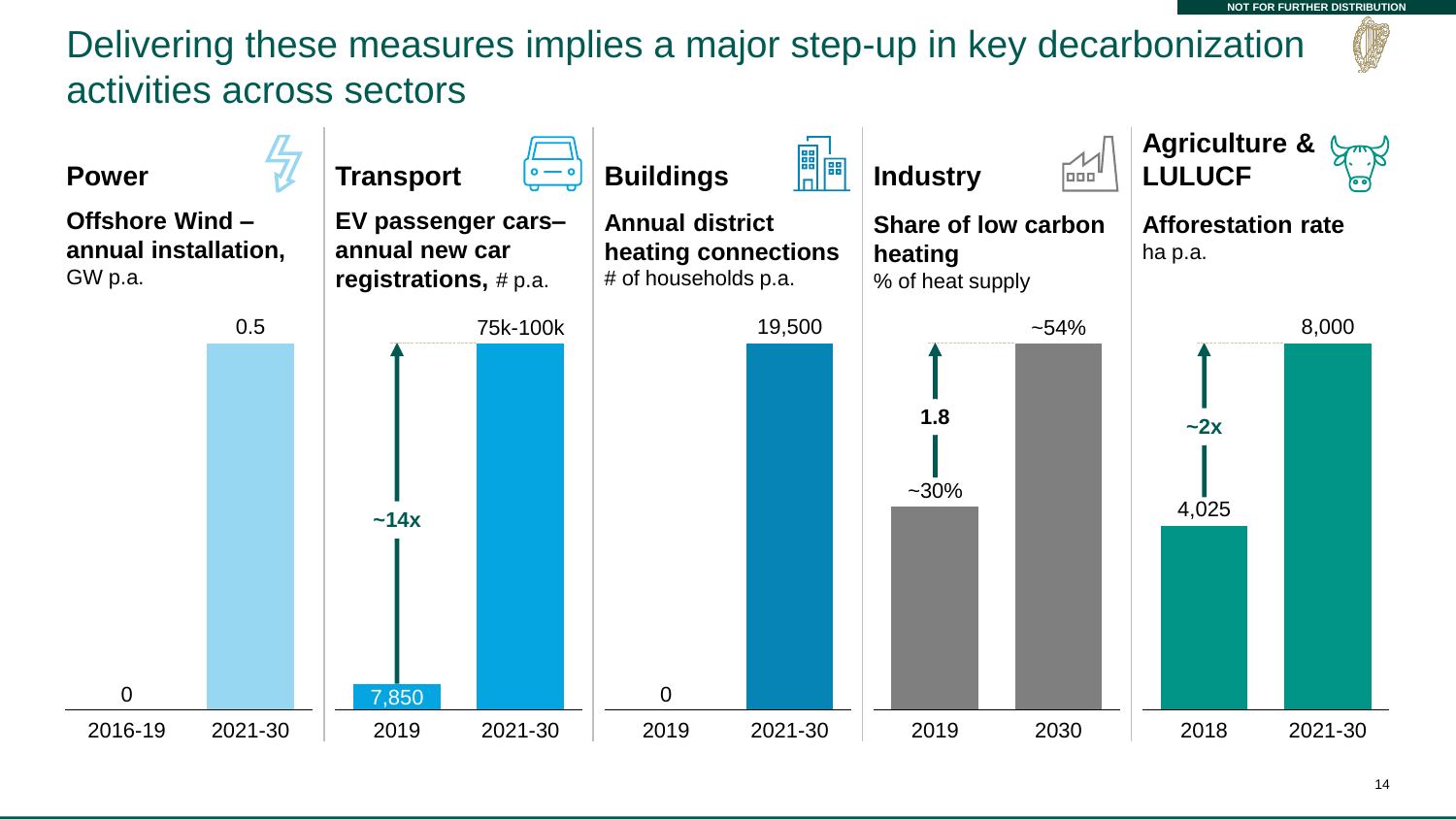## Delivering the potential identified requires a rapid 'ramp-up' of abatement technologies across all sectors